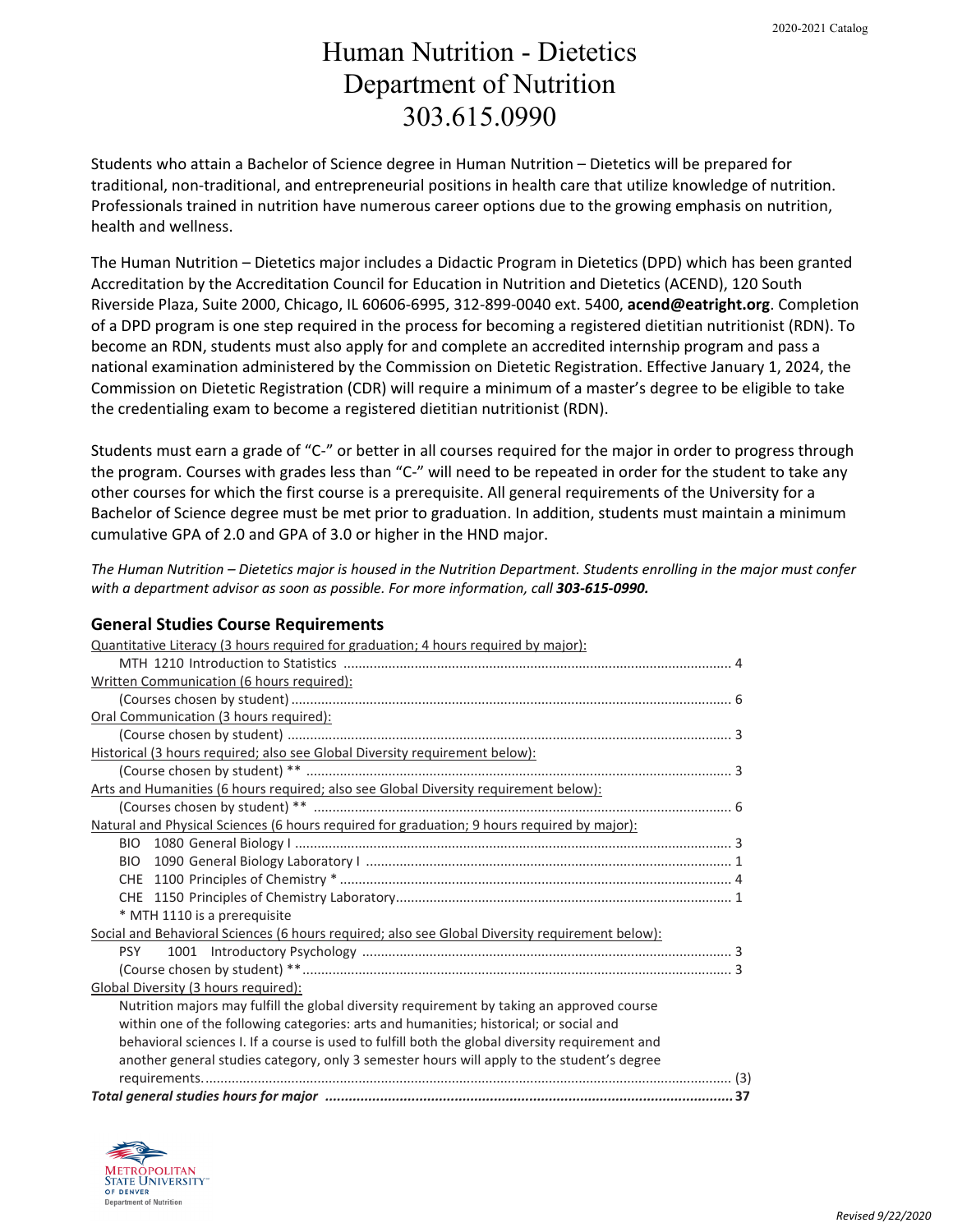#### **Human Nutrition – Dietetics Major for Bachelor of Science**

| <b>BIO</b>                                                                          | 2310  |                                                                            |  |  |
|-------------------------------------------------------------------------------------|-------|----------------------------------------------------------------------------|--|--|
| <b>BIO</b>                                                                          | 2320  |                                                                            |  |  |
| <b>CHE</b>                                                                          | 2100  |                                                                            |  |  |
| <b>CHE</b>                                                                          | 2150  |                                                                            |  |  |
| <b>HCM</b>                                                                          | 3150  |                                                                            |  |  |
| <b>NUT</b>                                                                          | 1800  |                                                                            |  |  |
| <b>NUT</b>                                                                          | 2040  |                                                                            |  |  |
| <b>NUT</b>                                                                          | 3150  |                                                                            |  |  |
| <b>NUT</b>                                                                          | 3160  |                                                                            |  |  |
| <b>NUT</b>                                                                          | 3300* |                                                                            |  |  |
| <b>NUT</b>                                                                          | 3200  |                                                                            |  |  |
| <b>NUT</b>                                                                          | 3400  |                                                                            |  |  |
| <b>NUT</b>                                                                          | 3500  |                                                                            |  |  |
| <b>NUT</b>                                                                          | 3700  |                                                                            |  |  |
| <b>NUT</b>                                                                          | 4200  |                                                                            |  |  |
| <b>NUT</b>                                                                          | 4210  |                                                                            |  |  |
| <b>NUT</b>                                                                          | 4300  |                                                                            |  |  |
| <b>NUT</b>                                                                          | 4700  |                                                                            |  |  |
| <b>NUT</b>                                                                          | 4720  | Pre-Professional Seminar in Nutrition and Dietetics (Senior Experience)  3 |  |  |
| <b>NUT</b>                                                                          | 4750  |                                                                            |  |  |
| <b>RST</b>                                                                          | 1200  |                                                                            |  |  |
|                                                                                     |       |                                                                            |  |  |
| * This course satisfies the Multicultural Requirement and is also a required course |       |                                                                            |  |  |

*for this major.*

*\*\* One of these courses must satisfy the Global Diversity requirement.*

#### **What Can I do with A Bachelor's Degree in Human Nutrition - Dietetics?**

**CLINICAL:** Work to safeguard health and change nutrition behaviors in settings such as hospitals, clinics, nursing homes, diabetes care clinics, and exercise and fitness centers

**PUBLIC HEALTH NUTRITION:** Work to safeguard the health of groups of people by working in federal, state, and local government agencies, such as Peace Corps and WIC or private public health programs

**FOOD SERVICE MANAGEMENT:** Provide leadership in hospitals, schools, and restaurants through menu development and planning, budgeting, purchasing, and management

**INDUSTRY:** Work with food and nutrition-oriented companies to formulate new food products, develop marketing campaigns, and provide health programs

**CONSULTING:** Build your own health and nutrition business providing nutritional counseling, education and programming, writing and communications

**TEACHING:** Provide nutrition education in community, wellness, school and healthcare settings.

#### **For more information, go to www.msudenver.edu/nutrition or schedule an appointment with a nutrition advisor 303.615-0990**